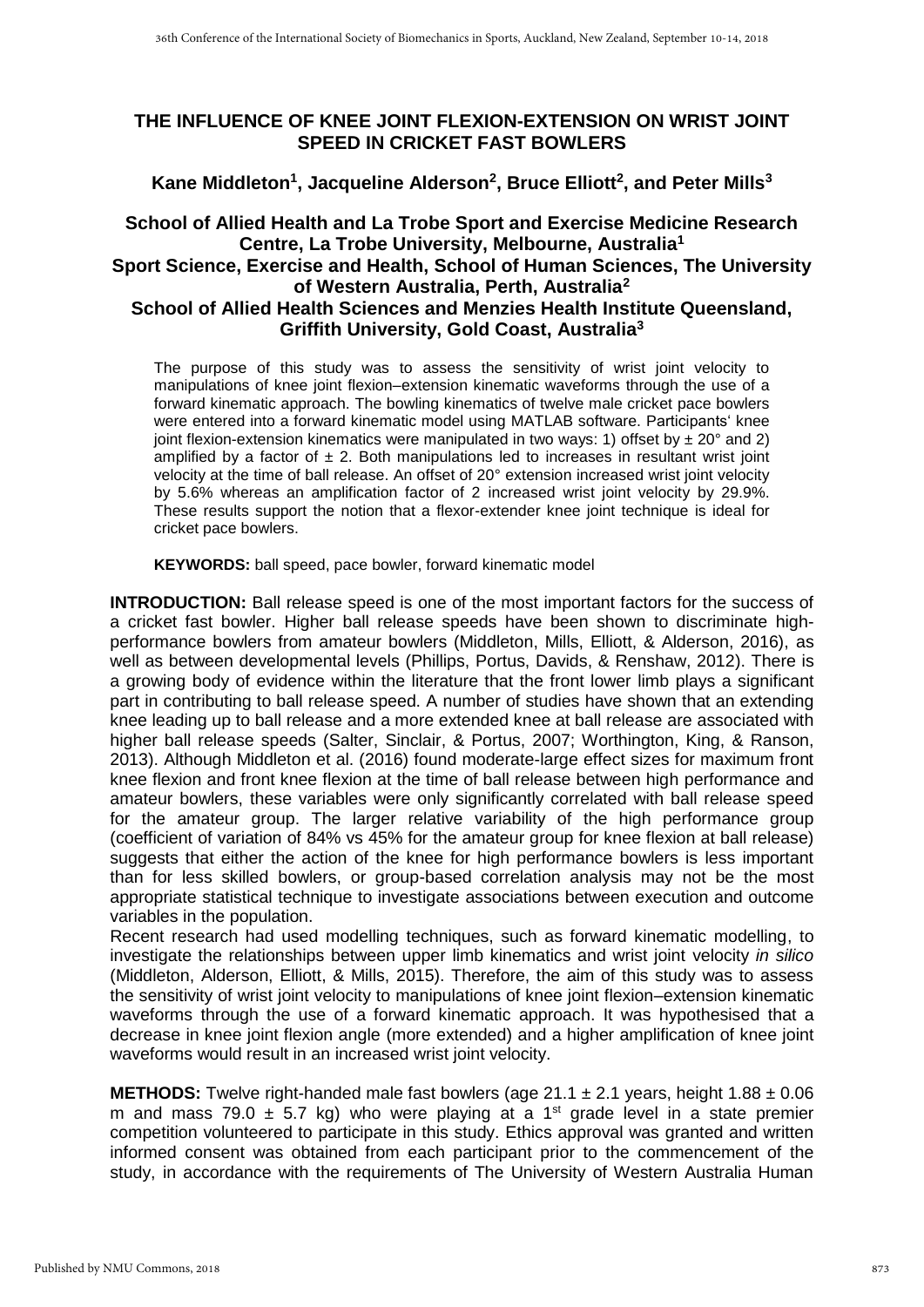Research Ethics Committee. Marker trajectory data were collected using a 12-camera MX-13 motion capture system (Vicon Motion Systems Ltd, Oxford, UK; 250 Hz). A full body marker set (Chin et al., 2009; Middleton et al., 2016) consisting of 64, 12-millimetre retro-reflective markers, was affixed to the trunk, pelvis and the lower and upper limbs. Participants were instructed to bowl five sets of six consecutive deliveries ( $n = 30$ ) at 'match intensity' ( $n = 20$ ), 'maximal effort' ( $n = 5$ ) and a 'slower ball' variation ( $n = 5$ ) while aiming at a target marked 0.3 m above and 0.3 m to the left of the top of the off stump (for a right-hand batsman). A small rest was provided between sets of deliveries to replicate match conditions.

Vicon Workstation software was used to track, label and complete marker trajectories for each bowling trial. Data were filtered in Vicon Workstation using a Butterworth low pass filter with a cut-off frequency of 20 Hz. Filtered data were modelled using custom static and dynamic direct kinematic models (Besier et al., 2004; Campbell et al., 2009a, 2009b; Chin, et al., 2010).

Trajectory data from the 20 'match intensity' deliveries per participant were exported to MATLAB programming software (MathWorks, Natick, Massachusetts, U.S.A). Each bowler was modelled as a 10-link kinematic chain with the front foot as the initial segment and the wrist joint centre as the terminal point. The sensitivity of resultant wrist joint speed to knee joint flexion-extension was assessed by systematically manipulating knee joint flexionextension kinematic profiles in the forward kinematic model (Middleton et al., 2015). The first manipulation involved offsetting knee joint flexion-extension angular displacement waveform by  $\pm 20^\circ$  in steps of 2°. The second manipulation involved constraining the amplification of knee joint flexion-extension angular displacement waveforms, in which the knee flexionextension angles at front foot impact and ball release were constrained to the empirical values and rotated to zero (slope  $= 0$ ). The remainder of the angular displacement waveform underwent amplification (multiplication) by a factor ranging from 0 to 2 in steps of 0.1. The waveform was then rotated back to empirical values for front foot impact and ball release values, resulting in both an increase in range of motion and angular velocity.

**RESULTS:** At the time of ball release, empirical resultant wrist velocity was 23.0 ± 0.9 m/s. Knee joint flexion-extension angular displacement offset had a negative linear relationship  $(R^2 = 0.991$ . SEE = < 0.001) with wrist speed (Figure 1). An offset of -20 $^{\circ}$  increased wrist velocity by a mean of 5.6% ( $\pm$  9.1%), whereas an offset of 20 $^{\circ}$  decreased wrist velocity by a mean of 3.9% (± 6.8%). The mean decrease in wrist velocity was 0.9% for every 2° increase in knee joint flexion offset.



**Figure 1: Mean change in wrist velocity (%) for manipulations of between 20° extension (-) and 20° flexion (+) of empirical knee angle waveforms in steps of 2°. Error bars represent ± SD.**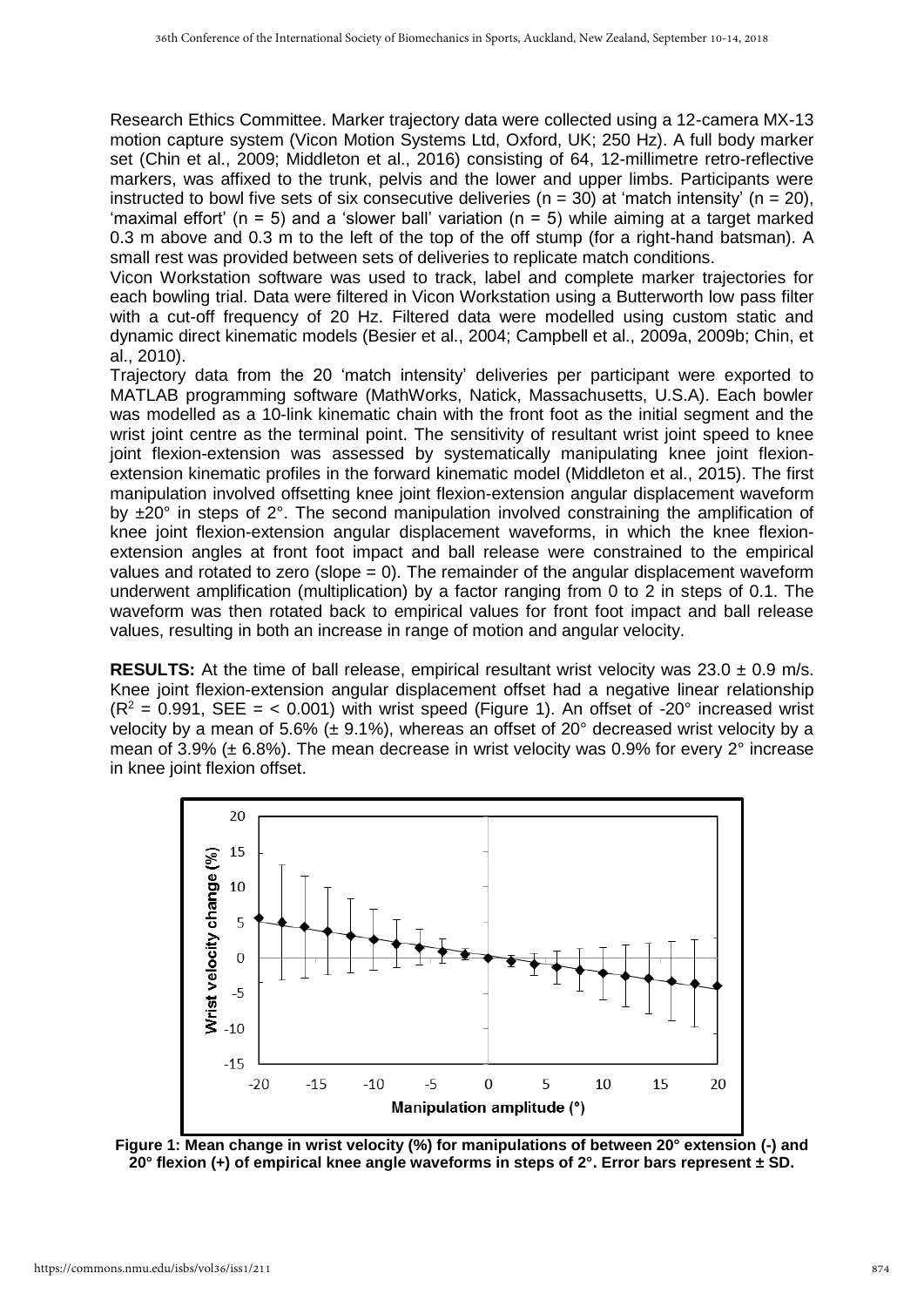Knee joint flexion-extension angular displacement amplification had a positive linear relationship ( $R^2 = 0.999$ , SEE = < 0.001) with wrist velocity (Figure 2). A manipulation factor of zero decreased wrist velocity by a mean of  $28.5\%$  ( $\pm$  13.8%), whereas a manipulation factor of two increased wrist velocity by a mean of 29.9% ( $\pm$  14.2%). The mean increase in wrist velocity was 2.9% for every 0.1 increase in amplification factor.



**Figure 2: Mean change in wrist velocity (%) for an amplification factor of between 0 and 2 of empirical knee flexion-extension angle waveforms in steps of 0.1. Error bars represent ± SD.**

**DISCUSSION:** This study sought to assess the sensitivity of wrist joint speed to systematic manipulations of knee joint flexion-extension kinematic profiles. Wrist joint centre velocity was shown to be sensitive to both knee joint kinematic offset and amplification. Knee flexionextension offset had a significant relationship with wrist joint velocity. A 20° extension offset resulted in a 5.6% increase in wrist joint velocity and a 20° flexion offset resulted in a 3.9% decrease in wrist joint velocity. This supports the numerous studies that have suggested that having an extended knee from front foot impact to ball release is advantageous as the bowler can use the fixed lower limb as a lever (Davis & Blanksby, 1976; Elliott & Foster, 1984; Elliott, Foster & Gray, 1986), increasing the distance between the foot and the ball.

An amplification factor of 2 applied to knee joint flexion-extension resulted in a wrist joint velocity increase of 28.5%. It seems that as the group were extending the knee joint up to ball release, the larger range of motion and angular velocity created an increase in wrist joint velocity. Given that the gain in wrist joint velocity was up to 28.5% for an amplification of empirical knee flexion-extension, the angular extension velocity prior to ball release seems to be more important than the discrete angle at ball release. This adds support to the proposal that the 'flexor-extender' knee action (Portus, Mason, Elliott, Pfitzner & Done, 2004) is the ideal front knee action, where the initial flexion may aid in reducing impact forces and the extension prior to ball release will increase wrist joint velocity (Bartlett, Stockill, Elliott, & Burnett, 1996) by introducing a stretch-shorten cycle of the quadriceps and increasing the height of release (Portus et al., 2004).

This study was subject to a number of limitations. Unfortunately, small changes to the position of the ball while in the bowling hand, and its associated velocity component, could not be modelled. Therefore, the velocity of the wrist at release reported in this study does not contain this component and may in part contribute to the lower velocities of the current sample than previously reported literature. However, it is important to note that the relationships detected would not be adversely affected by reasonable changes in ball velocity. In addition, only resultant wrist velocity was measured without consideration for the direction of travel of the ball. Further work in the area will include measures of tri-planar wrist